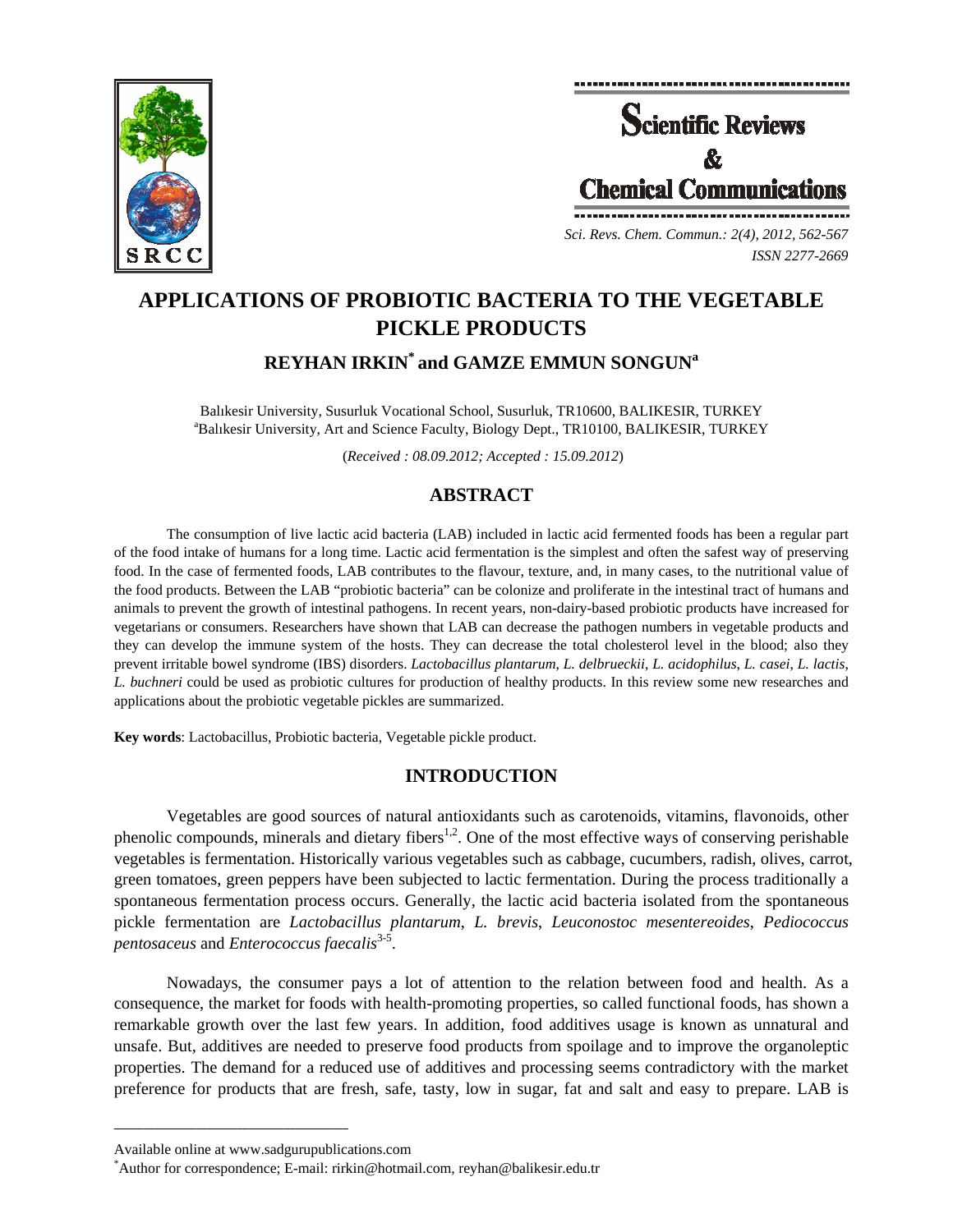called probiotic strains. Because they are able to produce antimicrobial substances, sugar polymers, sweeteners, aromatic compounds, useful enzymes, or nutraceuticals and with their health promoting properties<sup>6</sup>.

LAB produces several antimicrobials, including organic acids (lactic, acetic, formic, phenyllactic, caproic acids) carbondioxide, hydrogen peroxide, diacetyl, ethanol, bacteriocins, reuterinand reutericyclin and they can prevent mould spoilage. Chemical food additives such as propionic acid, sorbic acid and benzoic acid are commonly applied in pickle preservation. So probiotic LAB can be used in vegetable fermentation technology and in pickle industry as an alternative to the chemical preservatives<sup>7</sup>.

Application of probiotic LAB to pickle industry represents a way of replacing chemical additives by natural compounds, at the same time providing the consumer with new, attractive and healthy food products. In this review, results of the some new researches about the probiotic LAB applications of vegetable products were summarized.

### **LAB's work**

*Lactobacilli* are used as starters or complementary cultures for several varieties of foods. They cause rapid pH decrease in the raw material through the production of lactic acid as the main catabolic product and aroma compounds and bacteriocins<sup>8</sup>.

Lactic acid production during fermentation process is commonly safe. Lactic acid fermentations include those in which the fermentable sugars are converted to lactic acid by organisms such as *Lc. mesenteroides, L. brevis, L. plantarum, L. bulgaricus, L. acidophilus* etc. Vegetable foods and vegetable/ fish/shrimp mixtures are preserved around the world by lactic acid fermentation<sup>9</sup>. Sauerkraut is a good example for the classic lactic acid/vegetable fermentation. Lactic acid bacteria develop in a sequence. In sauerkraut fermentation first, *Lc. mesenteroides* grow producing lactic acid, acetic acid and CO<sub>2</sub>, which flushes out any residual oxygen making the fermentation anaerobic. Then *L. brevis* grow producing more acid. Finally, *L. plantarum* grow producing still more lactic acid and lowering the pH to below 4.0. At this pH and under anaerobic conditions, the cabbage or other vegetables will be preserved for long periods of time<sup>10</sup>.

#### **Pathogens**

Strains from isolated from all fermented vegetables show antimicrobial activities against a number of potentially pathogenic gram-negative and gram-positive bacteria. This indicates that functional LAB can reduce the number of undesired microorganisms in vegetable products<sup>11</sup>. Especially, fermented raw vegetables cannot be pasteurized and they can have high microbial load, vegetables can act as a vector in transporting pathogenic bacteria from the farm. Applications of protective cultures and co-cultures are considered as additional safety factors warranting the microbiological stability of the resulting foods reducing risks of growth and survival of food-borne pathogens and food spoilage organisms<sup>12-15</sup>. Bacterial pathogens have been reported on fresh cucumbers and other vegetables used for commercial fermentation. The food and drug administration currently has a 5-log reduction standard for *Escherichia coli* O157:H7 and other vegetative pathogens in acidified pickle products. Breidt and Caldwell<sup>16</sup> made an investigation and due to that investigation the 5-log reduction times for *E. coli* O157:H7 strains in the commercial brines were found to be positively correlated with brine pH, and ranged from 3 to 24 d for pH values of 3.2 to 4.6, respectively. In a laboratory cucumber juice medium that had been previously fermented with *L. plantarum*  or *Lc. mesenteroides* (pH 3.9), a 5-log reduction was achieved within 1 to 16 d depending on pH, acid concentration, and temperature. During competitive growth at 30°C in the presence of *L. plantarum* or *L. mesenteroides* in cucumber juice, *E. coli* O157:H7 cell numbers were reduced to below the level of detection limit within 2 to 3 d.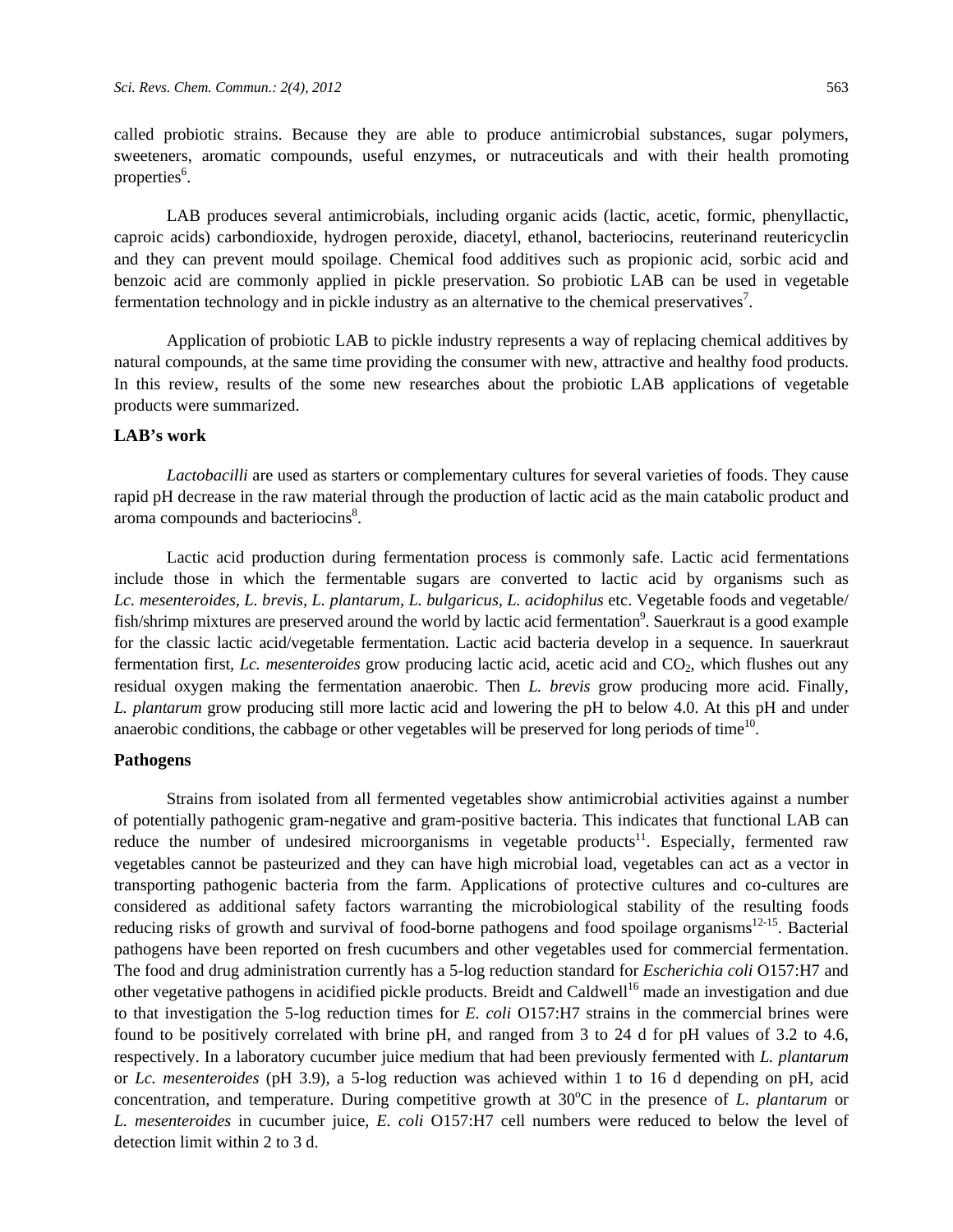In some studies, it was shown that *L. sake* C2 can produce a new bacteriocin (sakacin C2), which was isolated from traditional Chinese fermented cabbage. The antimicrobial spectrum of sakacin C2 is different from other bacteriocin and it has inhibitory activity against not only many gram-positive but also some gram-negative pathogen bacteria. Therefore it was concluded this strain may have good applications for producing functional fermented foods<sup>17</sup>.

#### **Effects on health**

Some LAB strains can be used to improve the gut performance and reduce the pathogen invasion. Further more certain LAB strains have some other beneficial effects, such as developing of the immune system of the human hosts $18-19$ .

In a small randomized, placebo controlled and double-blind study on men with slightly elevated cholesterol levels, it was shown that the concentrations of total cholesterol and of low-density lipoprotein (LDL) cholesterol were decreased after consumption of *L. plantarum* 299v in a drink. The study included 30 individuals divided into two groups, where the treatment group consumed 200 mL drink (rose hip), containing  $5 \times 10^7$  CFU/mL, for 6 weeks, and the placebo group consumed the drink without lactobacilli. The fall in cholesterol level was small but statistically significant<sup>20</sup>.

Irritable bowel syndrome (IBS) is a general problem of people; however why and how it is occurring is unknown. It is a collection of disorders causing similar symptoms of abdominal pain, diarrhea, constipation, or variability of bowel habit. *L. plantarum* 299v in the fruit drink ProViva (rose hip) was administrated to patients with IBS in two double-blind, placebo-controlled studies, one in Poland<sup>21</sup> and one in Sweden<sup>22</sup>. In both studies, the patients were divided into two groups: one was given *L. plantarum* 299v and the other a similar rose hip drink without *L. plantarum* 299v (placebo). In the Polish study, that the magnitude of several of the IBS symptoms decreased in the *L. plantarum* group, and a higher proportion of the patients were free from symptoms in the treatment group than in the placebo group<sup>21</sup>. In the Swedish study, *L. plantarum* 299v significantly decreased the subjective bloating experienced during the treatment period. Pain was also significantly reduced in both the treatment group and in the placebo group, but the decrease was more rapid and more pronounced in the *L. plantarum* group<sup>22</sup>.

Chiu et al.18 demonstrated two strains of *L. plantarum* and *P. pentosaceus* from pickled vegetables, which can be used as probiotics to prevent the *Salmonella* invasion in animal metabolism.

Beside of antimicrobial effects of probiotic bacteria another health advantage of them was shown that specific lactic acid strains of the *Lactobacillus* genus can effectively prevent biogenic amines formation in the sauerkraut production $11-12$ .

#### **Some researches about probiotic vegetable pickles**

Although LAB is the principal microorganisms responsible for the natural fermentation of vegetables, the indigenous LAB flora varies as a function of the quality of the raw material, temperature and harvesting conditions. Strains of species belonging to Lactobacillus (*L. plantarum*) and Leuconostoc (*L. mesenteroides*) are the most common bacteria in natural vegetable lactic acid fermentation but *L. paracasei/casei, L. delbrueckii* and *L. brevis* have been reported as well. It has been suggested that besides growing well on vegetables juices as the sole substrate in lactic acid fermentation, *Leuconostoc*  species selectively promote some interesting bacterial species such as *Lactobacilli* and *Bifidobacteria*, thus equilibrating intestinal microflora due to the synthesis of dextransucrase<sup>23</sup>.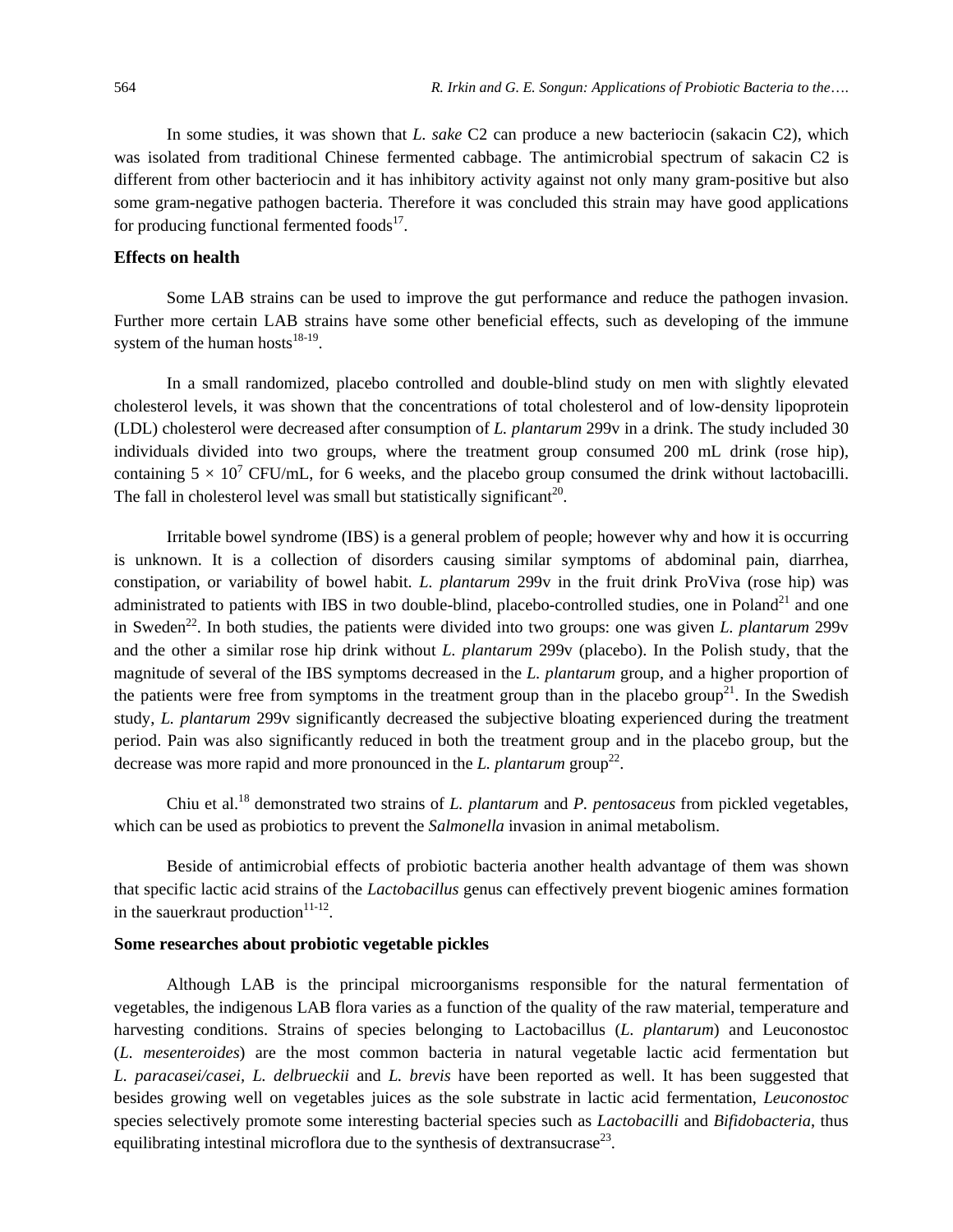The viability and activity of probiotic bacteria during preparation and storage is very important for their industrial application. They can be added to probiotic products as fresh or lyophilized cells. High population levels, between  $10^6$ - $10^8$  microbial cells/mL should be present in probiotic products. It should be also explained that during food processing bacteria subjected to stress conditions such as freezing, drying and concentration stress and these are also decrease the viability of  $LAB^{24}$ .

Yoon et al.<sup>25</sup> researched red beet juice fermentation with *L. acidophilus, L. casei, L. delbrueckii* and *L. plantarum* in their study. They found that *L. acidophilus* in fermented beet juice could be remained at  $10^6$ - $10^8$  cfu/mL after 4 weeks of cold storage and the others lost their viability. Between the LAB strains used in red beet juice fermentation process *L. paracasei* 0923 was found the most promising strain in Czyowska et al. $^{26}$  research.

In another study Yoon et al.<sup>27</sup> determined suitability of cabbage as a raw material for production of probiotic cabbage juice by *L. plantarum C3*, *L. casei A4* and *L. delbrueckii D7* in their study. Viable counts of *L. plantarum* and *L. delbrueckii* were still 10<sup>7</sup> and 10<sup>5</sup> at 4<sup>o</sup>C respectively after the 4 weeks. But *L. casei* did not survive the low pH and high acidity conditions. Also they found the viable cell counts of the four lactic acid bacteria (*L. acidophilus* LA39*, L. plantarum* C3*, L. casei* A4, and *L. delbrueckii* D7) in the fermented tomato juice ranged from  $10^6$  to  $10^8$  CFU/mL after 4 weeks of cold storage at  $4^{\circ}$ C in a different study<sup>28</sup>.

In another study, it was found that all tested *Bifidobacterium* strains were found to be capable of growing well on pure pasteurized carrot juice without nutrient supplementation<sup>29</sup>.

Kimchi is a Korean traditional fermented vegetable mainly Chinese cabbage and radish. Lee and Lee<sup>30</sup> demonstrated that survival of *L. plantarum* PL62 during fermentation suggested a functional probiotic can be added to various fermented foods making functional foods such as kimchi and pickle.

Beganovic et al.<sup>31</sup> showed *L. plantarum* L4, *L. mesenteroides* LMG 7954 strains including in sauerkraut pickles are considered as probiotic products because probiotic cells in final product was determined higher than  $10^6$  CFU/g.

Settani and Corsetti<sup>32</sup> considered a developed paired culture system for sauerkraut, consisting of the nisin resistant *Lc. mesenteroides NCK 293* and the nisin producing *L. lactis NCK 401*. Nisin level was the constant during 12 days in the product. But the cell populations and nisin levels could be altered by changing the initial ratios of *Lc. mesenteriodes* and *L. lactis*.

Tursu is a traditional fermented Turkish pickle made of vegetables such as cabbage, cucumber, carrot, beet, pepper, turnip, eggplant and beans. It was determined that *L. plantarum* as a starter culture into the tursu improved taste and beneficial properties of the product. In the research it was also stated that although *P. pentosaceus*, *Lc. mesenteroides* can be used of fermented vegetables. However, *L. plantarum* is more useful and adaptive microorganism. It was determined that *L. plantarum* NCULI005 has conjugated linoleic acid producing capacity, too<sup>33</sup>.

## **CONCLUSION**

During this review, we indicated that probiotic fermentation of vegetables are healthy, safety and may be fermentation is the easiest way of preserving foods that depend on traditions; which are alive for centuries, and scientific investigations. Fermented vegetables and pickles could serve as a healthy beverage for vegetarians and lactose-allergic consumers.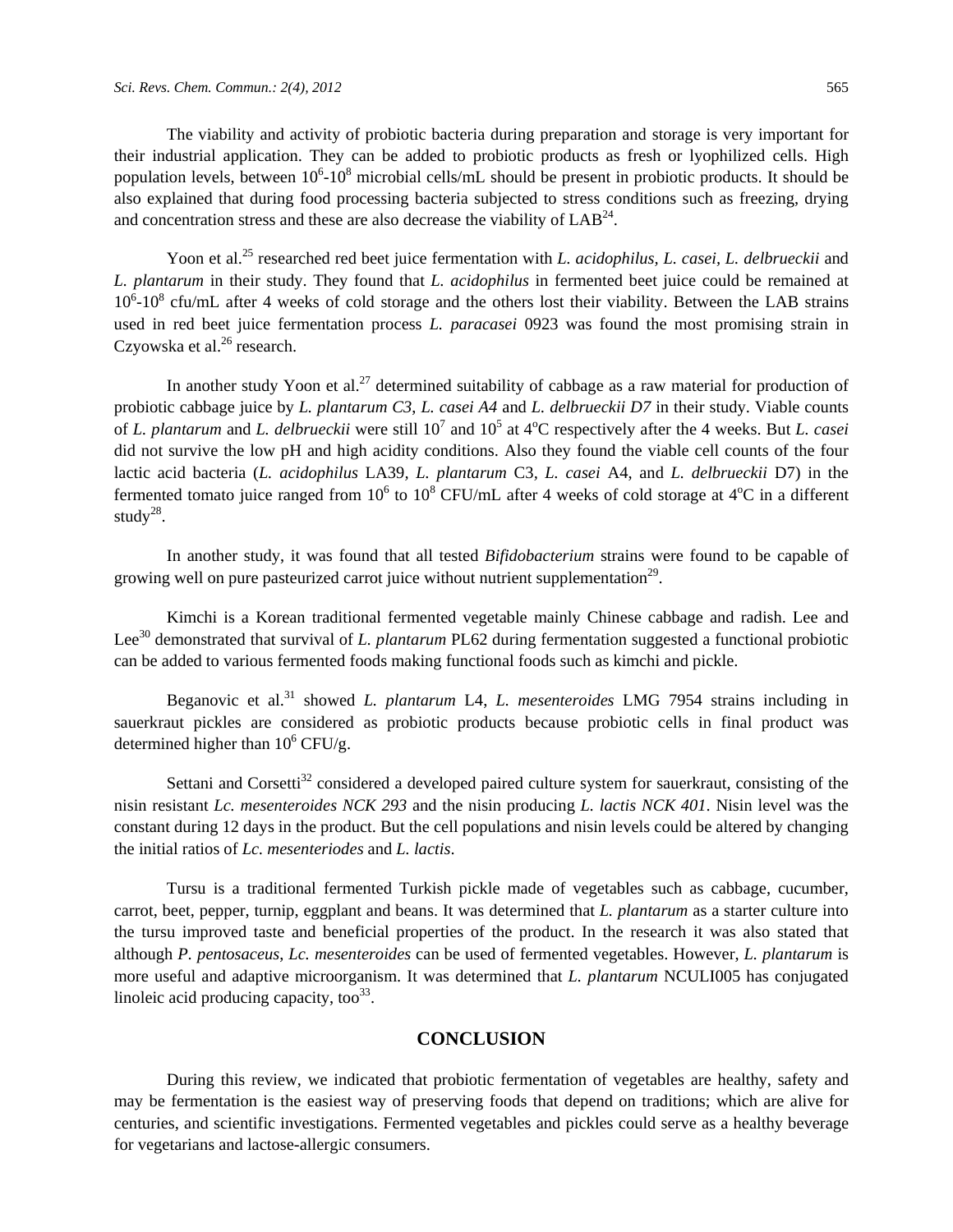#### **REFERENCES**

- 1. Y. P. Sun, C. C. Chou and R. C. Yu, Food Chem., **115**, 912-917 (2009).
- 2. B. Kusznierewicz, J. Lewandowska, A. Kruszyna, A. Piasek, J. Smiechowska, A. Namiesnik and A. Bartoszek, J. Food Biochem., **34**, 262-285 (2010).
- 3. A. Jagannath, P. S. Raju and A. S. Bawa, J. Food Qual., **35**, 13-20 (2012).
- 4. B. Kabak and A. D. W. Dobcon, Crit. Rev. Food Sci. Nutr., **51**, 248-260 (2011).
- 5. N. J. Gardner, T. Savard, P. Obermeier, G. Caldwell and C. P. Champagne, Int. J. Food Microbiol., **64**, 261-275 (2001).
- 6. Anonymous, Nutrition Business Journal, Penton Media, US (2002).
- 7. F. Leroy and L. D. Vuyst, Trends Food Sci. Technol., **15**, 67-78 (2004).
- 8. G. Giraffa, N. Chanishvili and Y. Widyastuti, Res. Microbiol., **161**, 480-487 (2010).
- 9. K. H. Steinkraus, Antonie van Leeuwen., **49**, 337-348 (1983).
- 10. K. H. Steinkraus, Food Cont., **8(6)**, 311-317 (1997).
- 11. J. P. Tamang, B. Tamang, U. Schillinger, C. Guigas and W. H. Holzapfel, Int. J. Food Microbiol., **135**, 28-33 (2009).
- 12. M. A. Rabie, H. Siliha, S. Saidy, A. A. Badawy and F. X. Malcata, Food Chem., **129**, 1778-1782 (2011).
- 13. Y. Inatsu, M. L. Bari, S. Kawasaki and S. Kawamoto, J. Food Sci., **70(9)**, 393-397 (2005).
- 14. C. H. Lee, Food Cont., **8(5/6)**, 259-269 (1997).
- 15. W. H. Holzapfel, R. Geisen and U. Schillinger, Int. J. Food Microbiol., **24**, 343-362 (1995).
- 16. F. Jr. Breidt and J. M. Caldwell, J. Food Sci., **76**, 3 (2011).
- 17. Y. Gao, D. Li, S. Liu and Y. Liu, Europ. Food Res. Technol., **234**, 45-51 (2012).
- 18. H. H. Chiu, C. C. Tsai, H. Y. Hsih and H. Y. Tsen, J. Appl. Microbiol., **104**, 605-612 (2008).
- 19. G. Mollin, Handbook of Fermented Functional Foods, Taylor & Francis Group, Boca Raton, CRC Press, Florida, USA (2008) p. 378.
- 20. H. Bukowska, J. Pieczul-Mroz, K. Jastrzebsk, K. Chelstowski and M. Naruszewicz, Atherosclerosis, **137**, 437-8 (1998).
- 21. K. Niedzielin, H. Kordecki and B. Birkenfeld, Europ. J. Gastroenterol. Hepatol., **13**, 1143-1147 (2001).
- 22. S. Nobaek, M. L. Johansson, G. Molin, S. Ahrné and B. Jeppsson, Amer. J. Gastroenterol., **95**, 1231- 1238 (2000).
- 23. Y. R. Espinoza and Y. G. Navarro, Non-Dairy Probiotic Products, Food Microbiol., **27(1)**, 1-11 (2010).
- 24. B. Kos, J. Suskovic, J. Beganovic, K. Gjuracic, J. Frece, C. Iannaccone and F. Canganella, World J. Microbiol. Biotechnol., **24**, 699-707 (2008).
- 25. K. Y. Yoon, E. E. Woodams and Y. D. Hang, Lebensm.-Wiss.u.- Technol., **38**, 73-75 (2005).